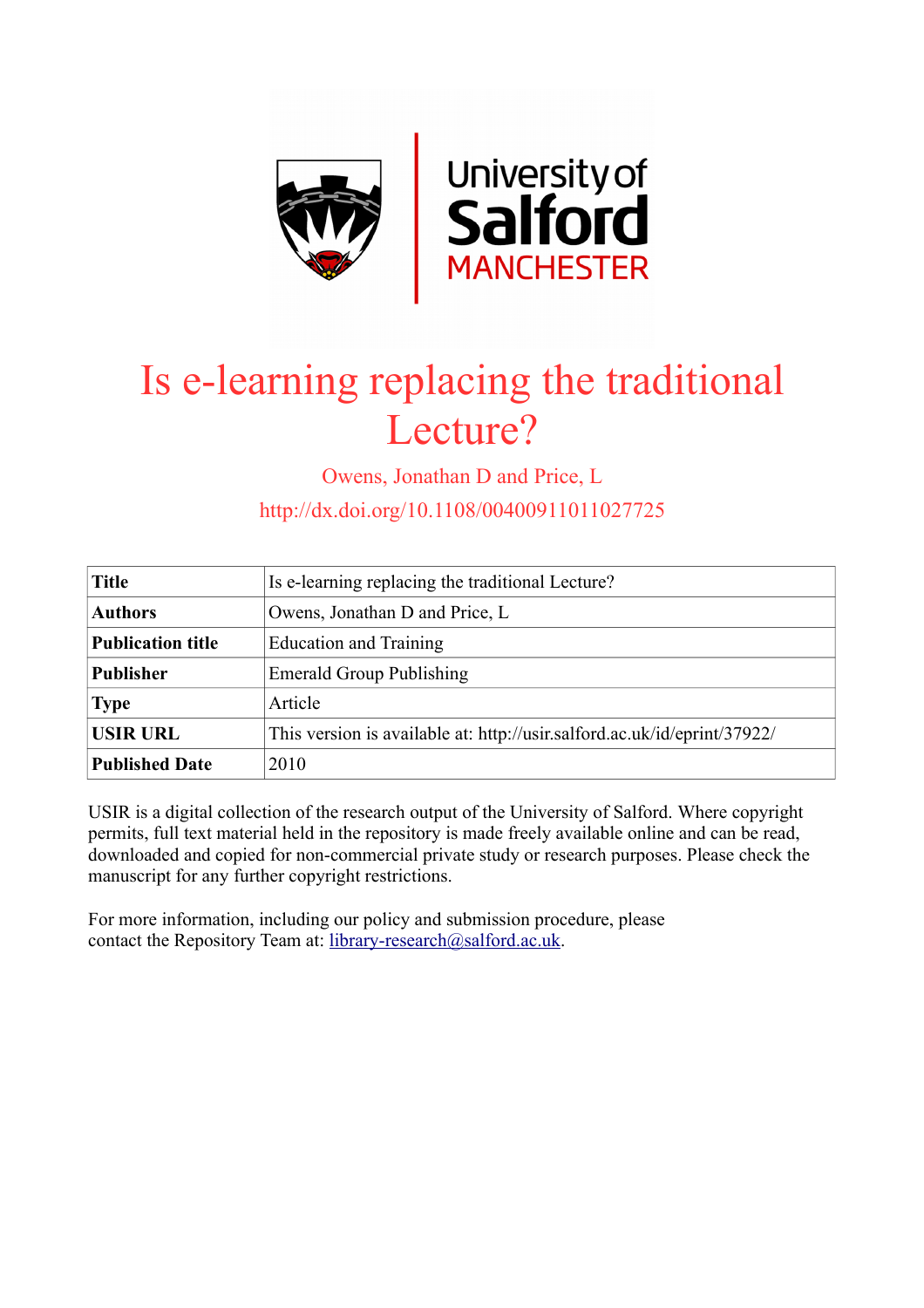Is E-Learning replacing the traditional Lecture?

# **Jonathan D Owens and Liz Price Lincoln Business School, University of Lincoln, Lincoln, UK.**

## **Abstract**

**Purpose** – The purpose of this paper is to review some of the learning technologies associated with teaching and learning in Higher Education (HE). It looks at Elearning and Information Technology (IT) as tools for replacing the traditional learning experience in HE, i.e. the 'chalk and talk' lecture and seminar. HE is on the threshold of being transformed through the application of learning technologies. Are we on the brink of a new way of learning in HE after a tried and tested formula over eight hundred years?

**Design/methodology/approach –** Adopting a case based approach, the fieldwork for this research took place at two UK Higher Education Institutes (HEI's). A number of units that included IT based learning were identified. All units included a web site that was aimed at supporting students' learning. The data was collected through unstructured discussion with the lecturer and a questionnaire to students.

**Findings –** This paper considers and highlights the key findings from the sample linking them to the literature with the purpose of testing the aim/title of this paper. Evidence suggested the implications for HEI's are they cannot assume that presenting new technologies automatically makes their institutions "*youth friendly*"; this new generation would like to see some concrete benefits of technology.

**Originality/value –** From this small-scale investigation this paper attempts to investigate which direction the threshold may go. There has been eight hundred years of learning in the UK, is this generation wanting a new chapter. Evidence from this research suggests not, it will only play a bit part. They can help free up time in order to engage and support students in new and interesting ways.

**Key Words -** E-learning, Learning Technologies, Information Technology (IT), Teaching and Learning in Higher Education, Distance Learning.

**Paper type** – Research paper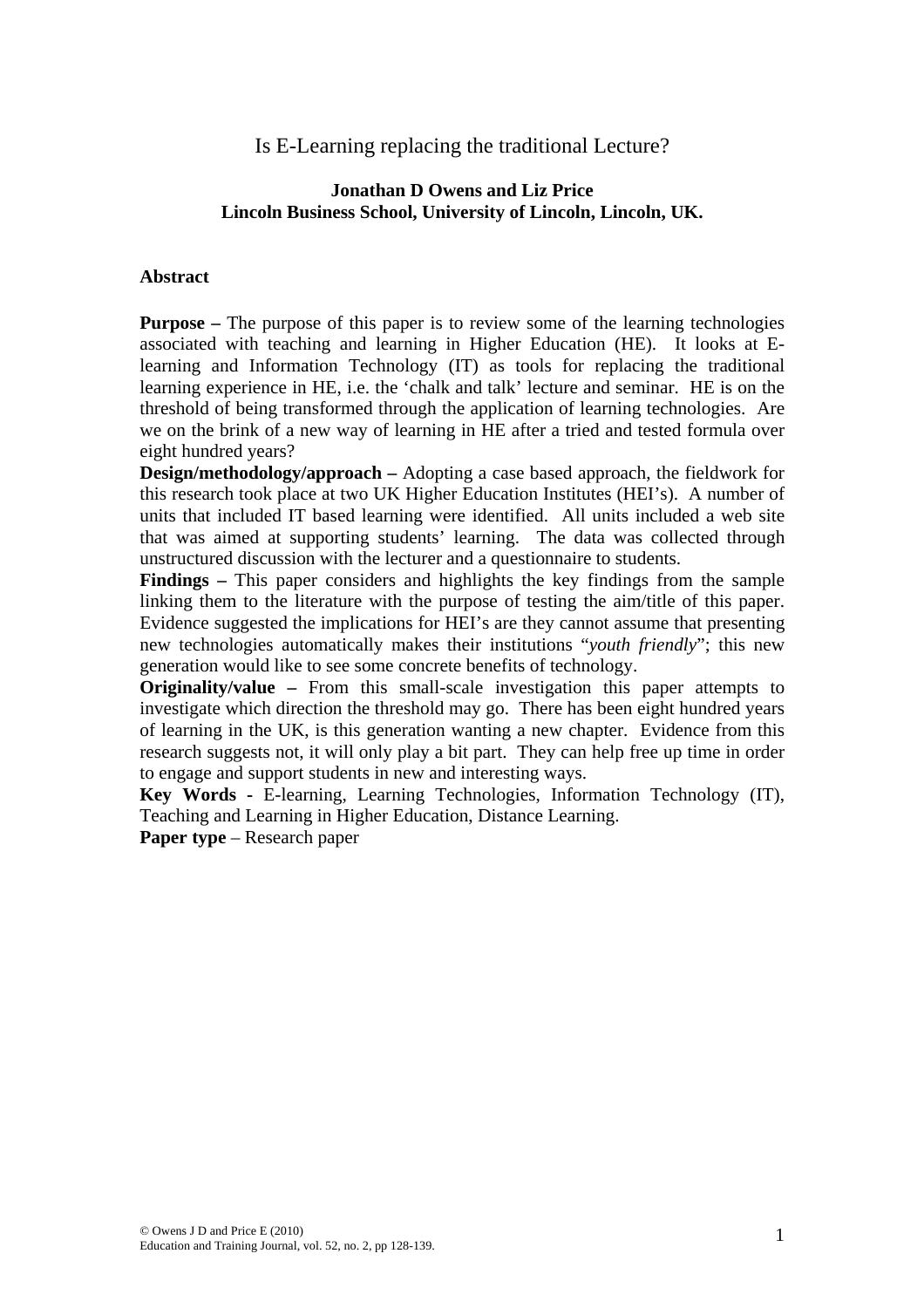#### **Introduction**

*"If we forget the eight hundred years of university tradition that legitimises them, and imagine starting afresh with the problem of how best to enable a large percentage of the population to understand difficult and complex ideas, I doubt that lectures will immediately spring to mind as the obvious solution."* (Laurillard, 2005)

Various authors (Kalkota & Whinston, 1996; Turban et al, 2000; Owens, 2002; Owens and Floyd, 2007) have identified that the Internet offers unique opportunities in both teaching and learning applications. A common theme that appears to have changed little (Ackoff, 1989; Dearing, 1997; Conaway *et al*, 2005; Falconer, 2006) is that students are very keen on using the Internet for entertainment, peer communication, and for secondary sources of data. Researchers (Lissenburgh, 1999; Hamilton and Scandura, 2003; Macfayden, 2005) claim that, in some cases, students assume the information does not exist if it is not available on the Internet.

Although students are familiar with Internet technology, some researchers (Gladstone, 2000; Wang and Ahmed, 2003; Hannon and D'Netto, 2007) argue that students often lack the specific skills that would enable them to use it more effectively. It could be that students are not clear of the benefits from the outset (Ashraf, 2009). A recent survey (Student Expectations Study, 2007) reported that, whilst many current and prospective students are comfortable with the learning technologies both used and available, this new generation of students like to see the concrete benefits of technology usage and implementation, i.e. that work is recognised and contributes to final grade assessment.

This paper will review e-learning and IT as learning technologies in order to evaluate if they can be used to replace the traditional style lecture.

## **Evidence of Internet use**

According to the 2005 Oxford Internet survey ninety two percent of people go on line to check emails, seventy four percent buy on line and forty three percent play games, forty two percent look for jobs. However, only twenty one percent use it for distance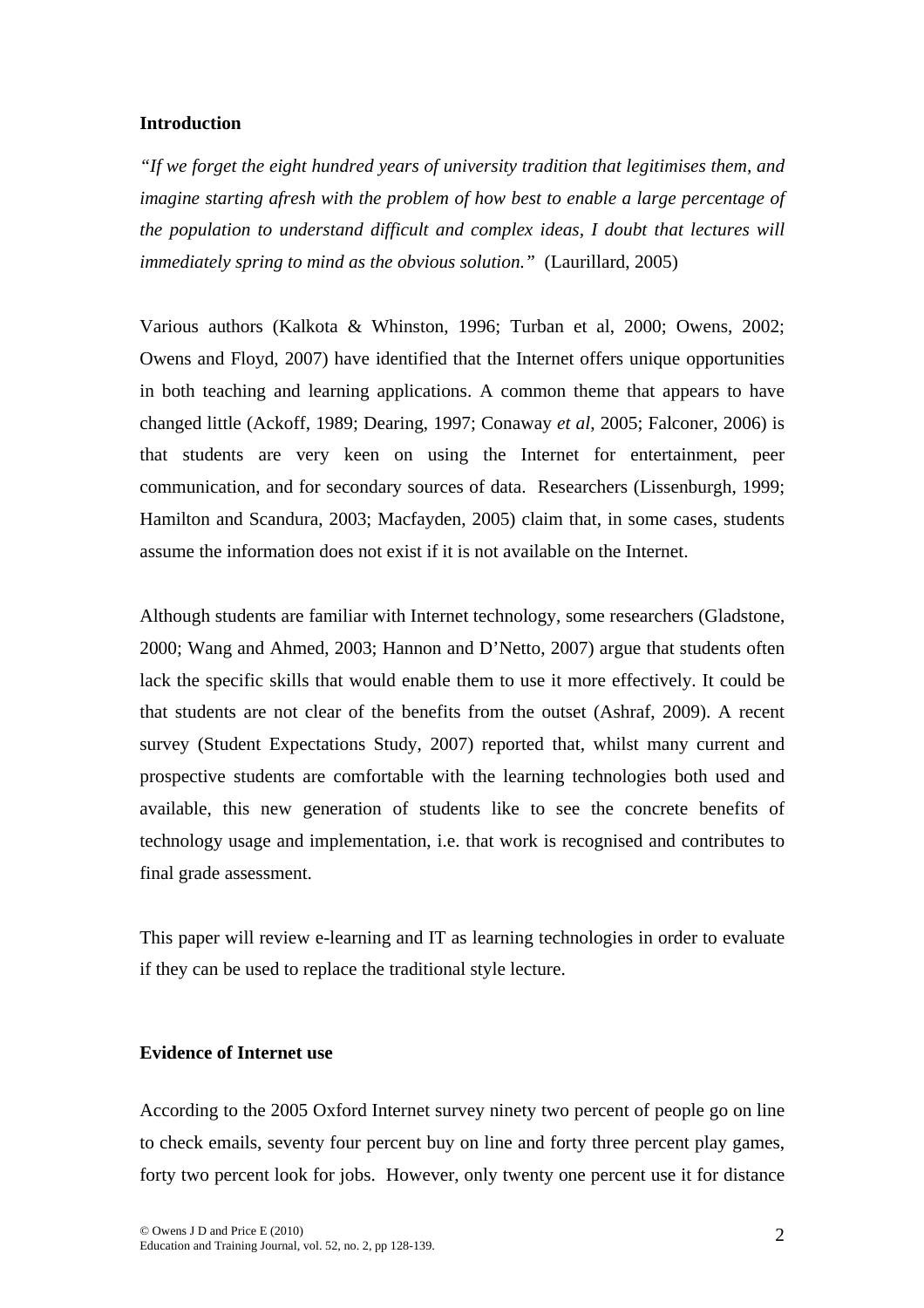learning purposes. Even use of the internet to download to watch videos and listen to the radio achieved an almost ten percent better score than distance learning. It is also evident that there has been a decline in the number of people developing websites, and using the Internet for creative purposes. Another finding which is disappointing for learning purposes is that twenty percent read less due to the advent of the Internet. This suggests the internet is not a perfect substitute for knowledge, and that lecturers need to encourage both means to foster more creativity. A summary of the twenty main reasons people access the internet is illustrated in table 1.



**Table 1. Twenty fundamental reasons why we go online (Oxford Internet Survey, 2005)** 

#### **Knowledge Transfer using E-Learning and Learning Technologies in HE**

Research indicates (Hannon and D'Netto, 2007; Owens, 2002, 2006; Macfayden, 2005; Wang and Ahmed, 2003) that E-Learning is perceived as a key enabler to Knowledge Transfer (KT) within the HE sector. E-learning can be used to facilitate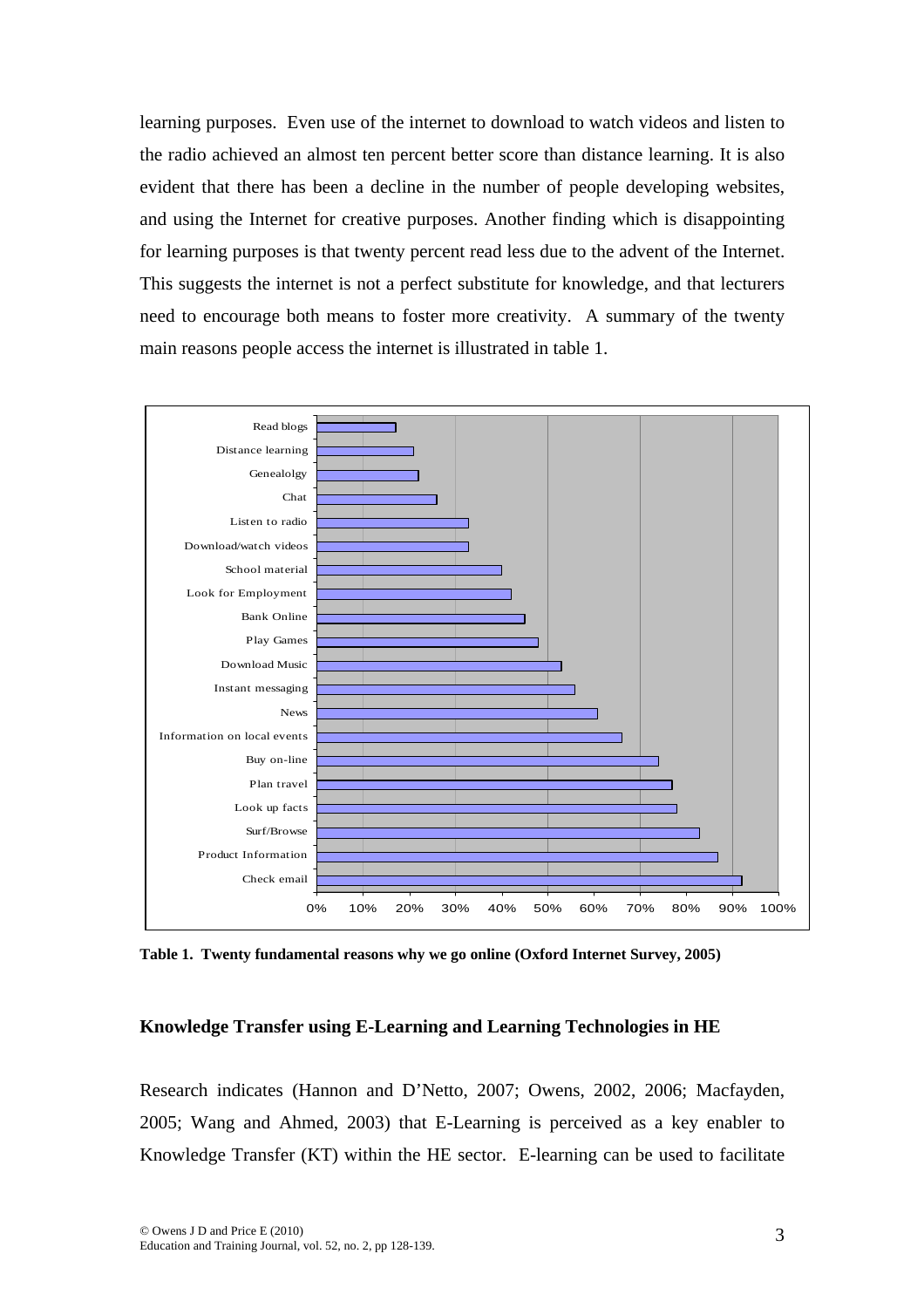KT in a number of ways, as set out in Figure 1. The successful introduction and implementation of e-Learning into existing and new units at Higher Education Institutes (HEI's) is heavily influenced by the institution's ability to deliver knowledge based products. Also research indicates (Conaway *et al*, 2005; Goodfellow and Lea, 2007) HEI's need to be effective at managing any number of strategic issues that may arise as part of the development of KT though e-Learning products.



**Figure 1 Model of Knowledge Transfer Education to Business (Owens and McManus, 2004)** 

The most significant strategic issues (Conaway *et al*, 2005) to consider when implementing e-Learning as a tool for KT through traditional and independent study within the HE sector are:

• Identifying the customer service imperative for each stakeholder or institute involved in an e-Learning initiative.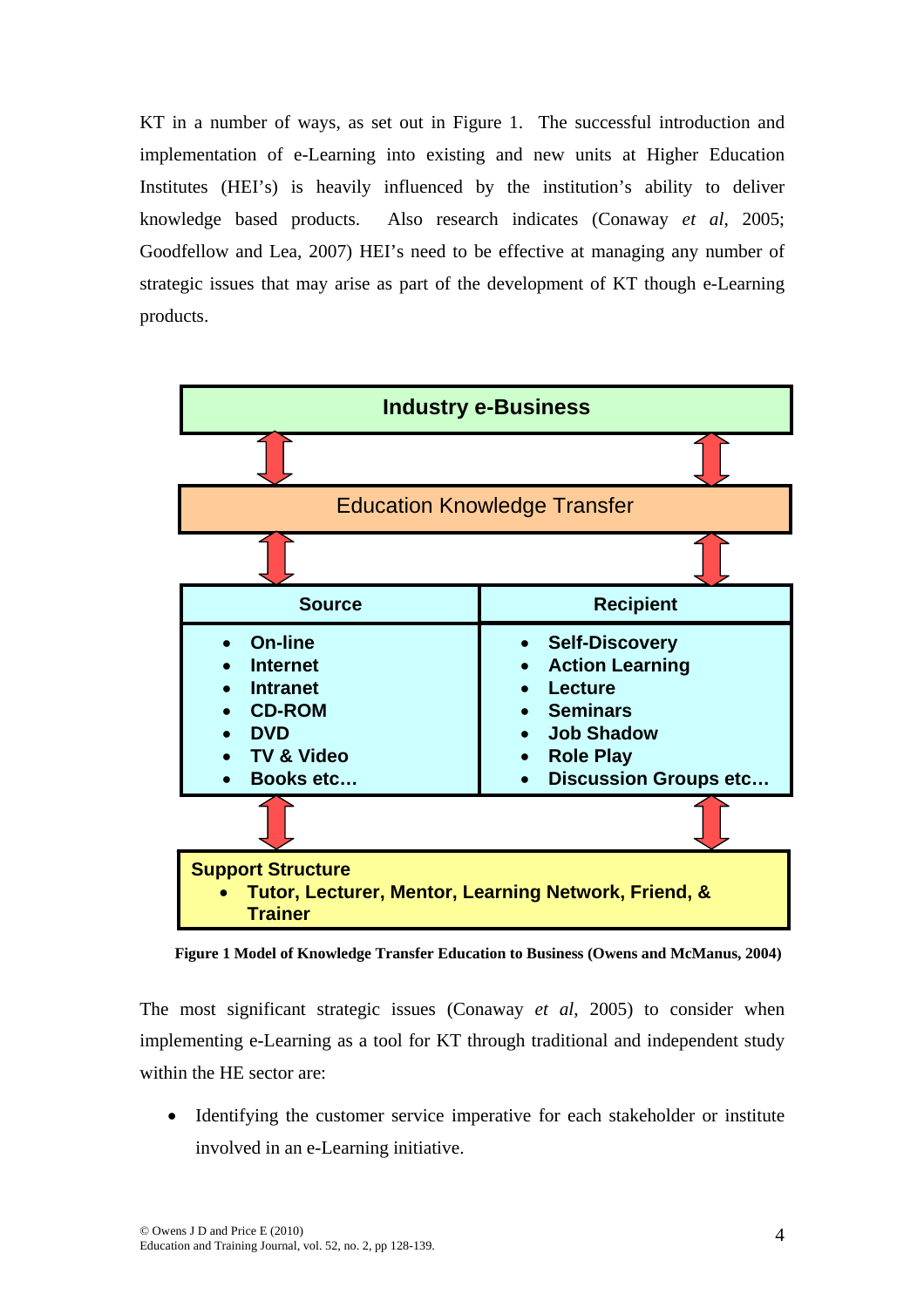- Appreciating the advantages and disadvantages of incremental KT through e-Learning in HE.
- Understanding the value of national, integrated approaches to e-Learning and KT in HE.
- Understanding the need to develop user support systems, to underpin e-Learning and KT developments.
- Working within technological and financial limitations associated with HEI's
- Successful internationalisation of University Education.

Developing KT schemes with the aid of e-Learning is expensive both in time and money (Owens and McManus, 2004). Consequently, before making the investment, HEI's may prefer to establish if it is worthwhile (Goodfellow, 2005). It may therefore be beneficial to have a strategy in place for sustaining and embedding the institutes proposed KT and e-Learning developments. Owens and McManus (2004) suggest there are two schools of thought when considering the integration of KT and e-Learning.

- 1. The exploration of technologies currently known and understood to produce sound learning and teaching KT through the model (see figure 1). Where the current technologies available in the HEI do not allow this, then both internal and external developers should be encouraged to assess if new technologies are necessary, in order to provide a feasible solution for all parties involved in the KT process.
- 2. To examine the current technologies within the HEI and explore the possibilities for innovation that can lead to the development of new pedagogies and enhance the KT process in the model. This school of thought believes that the potential of the technology that currently exists has not yet been fully investigated. Thus, it focuses on the premise of embedding new practices before moving onto new technologies to assist the KT process.

# **Learning Technologies**

Research (Gladstone, 2000; Reeder *et al, 2004;* Weller, 2004) suggests that academics have accepted the idea that Information Technology (IT) can be effectively used for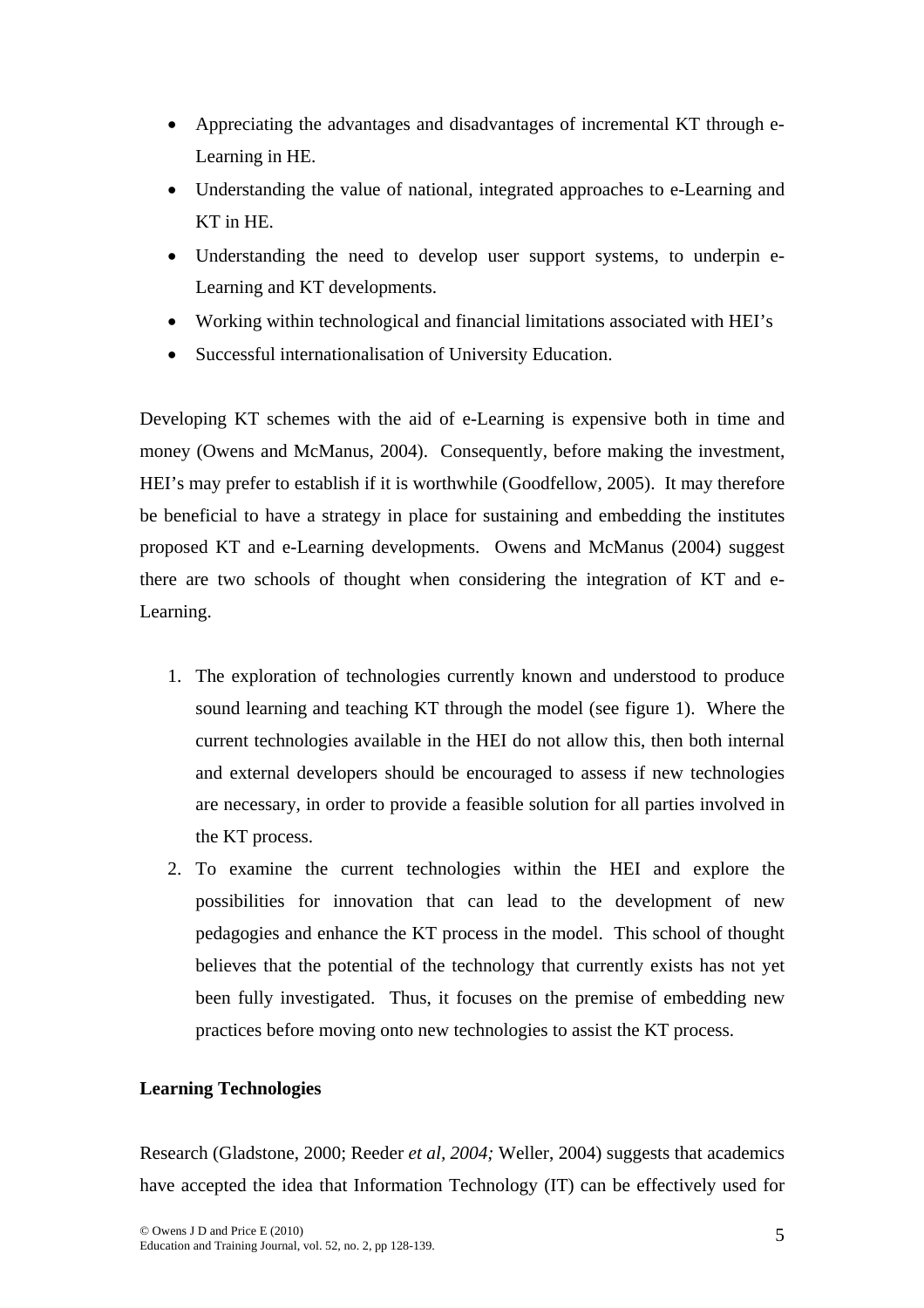teaching and learning. According to Roberts (2004), students increasingly expect the presence and use of IT in Higher Education (HE). In some environments the high penetration of IT has become the norm or at least one of the indicators of the quality of a university or faculty (Lanham and Zhou, 2003). Alexander (2002) claims new students expect the institutions to offer up-to-date IT and Internet access. Further studies suggest (Goodfellow, 2004; Goodfellow and Lea, 2007) that some institutions are using IT as a competitive advantage in order to attract more students in an increasingly competitive HE market. More and more, students expect lecturers to use IT for teaching and learning (Goodyear and Jones, 2003). This is particularly true for mature and distance learning students who are often in full-time employment and from a working environment, where IT is a fundamental tool (Lanham and Zhou, 2003).

#### **An Evaluation of some of the Learning Technologies available**

Learning technology can effectively assist teaching when it is seen as one of a set of activities aimed at supporting students' learning (Akgun *et al*, 2003; Boyce, 2003; Chou, 2003). This approach corresponds to the level three of Biggs' student-centred theory about teaching (Biggs, 1999). Here, student learning depends on the student's ability, prior knowledge and accessible new knowledge on the academic subject/field, including teacher responsibility, decision-making and good management. Therefore, good teaching, including the use of learning technologies, involves an awareness of contextual dependency of learning and teaching (Borstorff and Lowe, 2007; Falconer, 2006; Goodfellow, 2005; Gosper *et al*, 2008).

The evaluation of learning technologies includes examining the intentions, implementation process and the outcomes of technology use (Hannon and D'Netto, 2007). According to Jackson (1998) and Sims and Jones (2002) the purpose of evaluating learning technologies is to provide the designer or user with enough evidence on which to make confident judgements regarding the effectiveness of the innovation. He also claims that the match between the intentions and outcomes determines the success; therefore it is important that the intentions add value to student learning. According to Elkin (2005) success can also lead to further expansion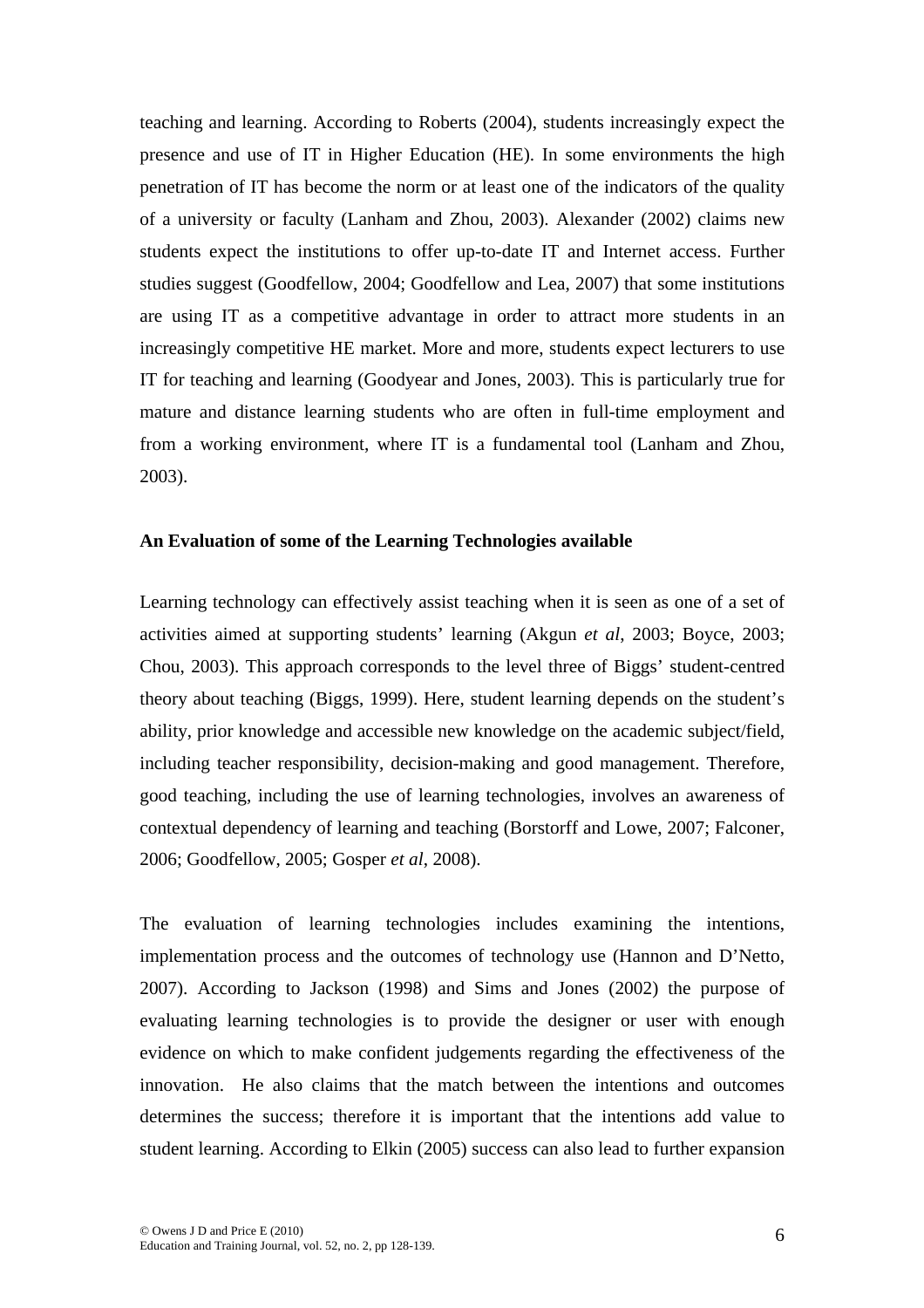into the international education market where specialist focus on Europe should lead to a niche market for UK and EU Higher Education providers.

Existing research suggests (Jackson, 1998; Gladstone, 2000; Falconer, 2006, Goodfellow, 2007; Gosper *et al*, 2008) learning technologies can be evaluated against intended outcomes such as ease of use, efficiency, student preferences, technology attractiveness, and cost effectiveness.

## **Using IT for teaching and Learning**

Borstorff and Lowe (2006) claim the introduction of IT represents an additional burden on lecturers' timetables, as it requires co-ordination and integration of the activities in the teaching programme. In order to be effective, IT must reflect the current constructivist-learning model that over the last few decades evolved from behaviourist and objectivist models (Fry *et al,* 1999; Borstorff and Lowe, 2007). Above all, IT-enabled learning must foster interaction and dialogue between the learner(s) and the teacher (Goodfellow, 2005). Research (Institute of Teaching and Learning Seminar, 2003; Roberts, 2004; Goodfellow and Lea, 2007) suggests that learning using IT can be enhanced in all sorts of ways, including hearing, seeing, as well as participating in activities such as a game or quiz.

Hannon and D'Netto (2007) argue that the potential of learning technologies to improve learning depends on the context of learning and assessment. The context is defined by the combination of its elements that include the students, lecturers, institution, teaching material, style and method. Research by Ashraf (2009), Goodfellow (2007) and Gosper *et al* (2008) claim the majority of studies in this area fail to provide solid evidence of increased effectiveness of the IT for teaching and learning. As discussed earlier (Student Expectations Study, 2007), when considering technology, there should perhaps be a manner of caution in adoption and utilisation. This is because HEI's cannot assume that presenting new technologies automatically makes their institutions "*youth friendly*", this new generation would like to see some concrete benefits of technology. Additionally, Gosper *et al* (2008) report that IT for teaching and learning contributes to a "*blurring*" of the boundaries between traditional (full-time) and non-traditional (part time, distance learning) students. This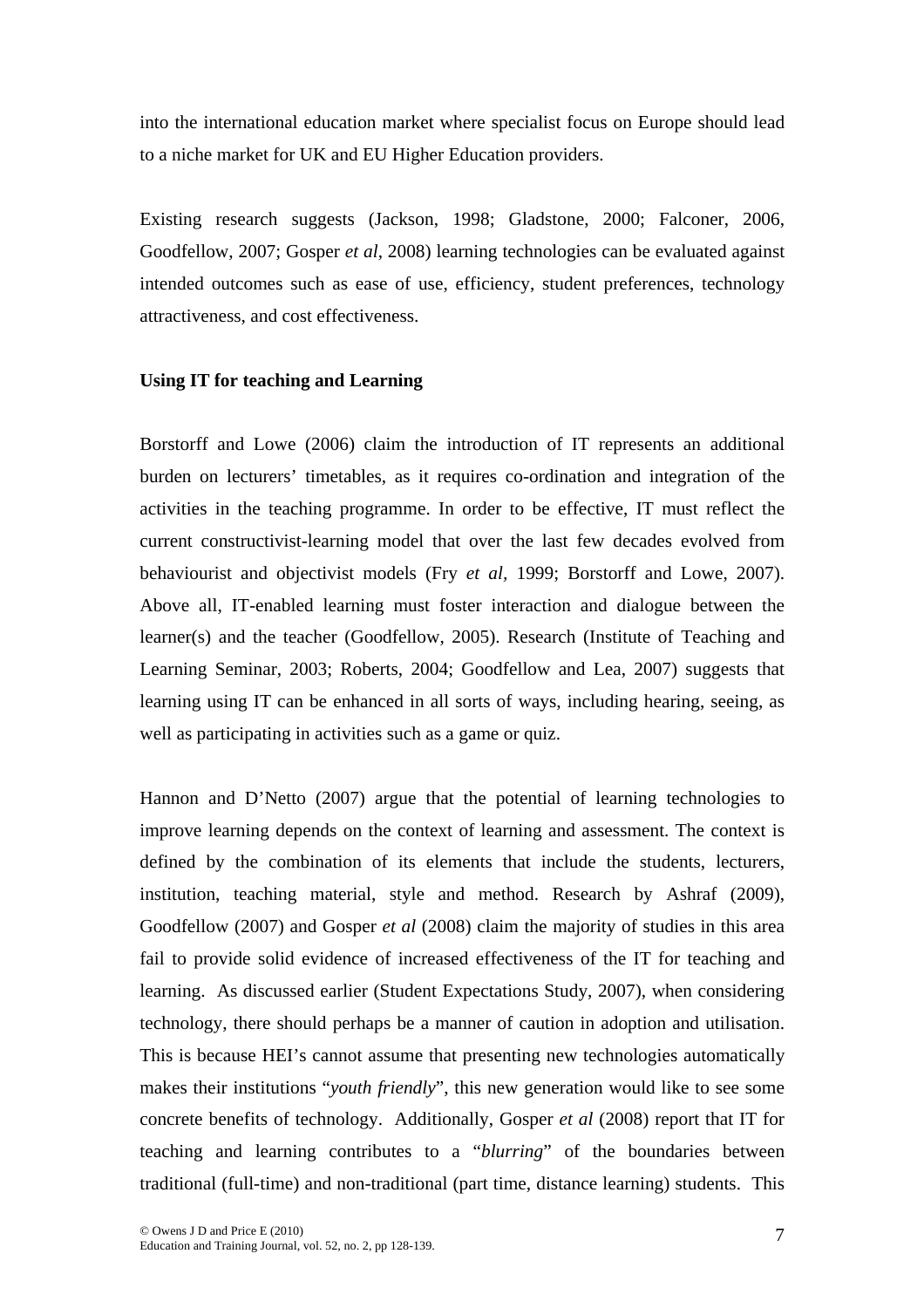is primarily because its introduction is more than solely a teaching issue as it can affect the design of the unit and programme, as well as having professional and organisational development implications.

The literature indicates that students are enthusiastic (Jackson, 1998; Roberts, 2004) about the IT, and they take the medium more seriously when their work is assessed (Fry *et al*, 1999; Borstorff and Lowe, 2004). However, both Hannon and D'Netto (2007) and Goodfellow (2007) state IT fails to enable the achievement of significantly different learning outcomes. They also suggest that organisational and logistical problems combined with technical difficulties mean that the IT cannot always be used to its full potential. In order to work more effectively, learning technologies must be fully embedded in a course and students must be provided with the adequate skills and support (Falconer, 2006; Turban et al, 2000).

#### **Methodology**

The fieldwork for this research took place at two UK HEI's; Lincoln Business School (LBS), University of Lincoln and Buckinghamshire Business School (BBS), Buckinghamshire New University. A number of units that included IT-based learning were identified at both HEI's.

Three units that offered similar content and level were selected for this study. All the units include a web site aimed at supporting students' learning. The site gives the lecturer some degree of flexibility in terms of inclusion of teaching material, and setting up the discussions despite being fairly standardised. The cohort for this study includes both undergraduate and postgraduate students studying fulltime at both HEI's.

The fieldwork included an unstructured interview/discussion with the lecturer for each cohort and a questionnaire for the students. The discussion with the lecturer aimed to identify the main issues related to use of the web site that emerged during the semester. The issues identified through this discussion formed the basis for the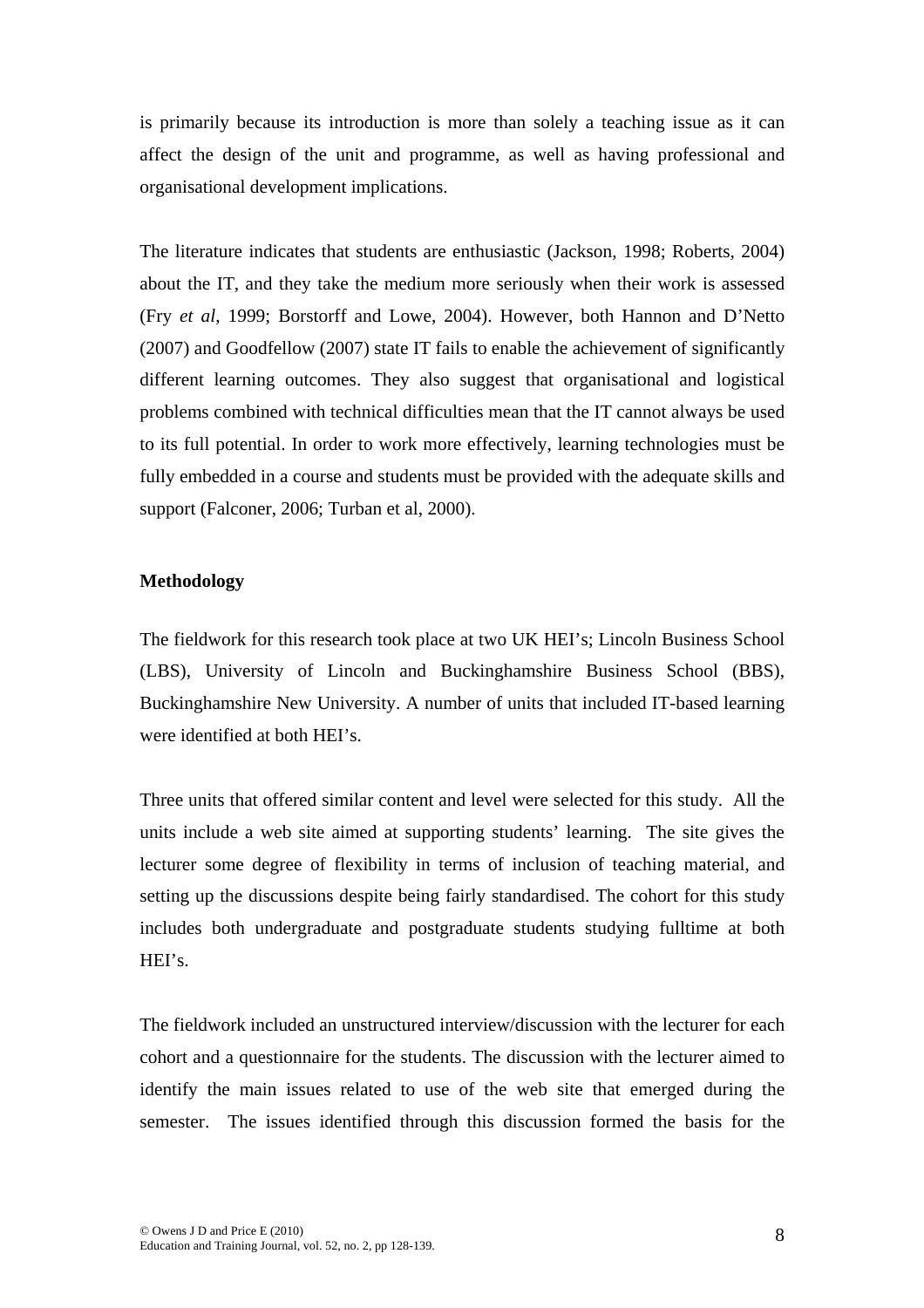questionnaire distributed to the students towards the end of the semester. The breakdown of respondents for each module and HEI is illustrated in table 2.

|                             |                 | <b>Lincoln Business School</b>         | <b>Buckinghamshire Business School</b> |                 |                                        |  |
|-----------------------------|-----------------|----------------------------------------|----------------------------------------|-----------------|----------------------------------------|--|
| <b>Module</b>               | Level           | <b>Number of</b><br><b>Respondents</b> | <b>Module</b>                          | Level           | <b>Number of</b><br><b>Respondents</b> |  |
| Operations<br>Management    | <b>CMS</b>      | 17                                     | Operations<br>Management               | <b>CMS</b>      | 12                                     |  |
| Strategic<br>Management     | BA <sub>3</sub> | 14                                     | Strategic<br>Management                | BA <sub>3</sub> | 17                                     |  |
| Management<br>of Operations | BA <sub>2</sub> | 19                                     | Management<br>of Operations            | BA <sub>2</sub> | 13                                     |  |
|                             | <b>Total</b>    | 50                                     |                                        | <b>Total</b>    | 42                                     |  |
|                             |                 | <b>Overall</b><br><b>Total</b>         | 92                                     |                 |                                        |  |

**Table 2 Respondents breakdown from both HEI's.** 

## **Findings**

The following is a discussion of the outcomes from the primary data collection at the two cases.

## **6.1 Interview**

From the interview with the lecturer it emerged that the teaching team for each unit provided a web site that aimed to offer additional support for the students. Although standardised to some extent, the web site offers a certain degree of flexibility. The lecturer was able to publish the lecture notes, the syllabus, the module outline, the assessment brief and any other text material. The related web links could be edited at the discretion of the lecturer who has the control over the content of the web site. Additionally, the lecturer could set up a discussion area by proposing a topic and encouraging student participation. Typically, the lecturer posted a question related to the lecture on a weekly basis. The students could respond or comment on the topic and get the lecturer's feedback. The students could see the contributions of their fellow students but could not address the comment to one particular student. Similar to research by Chou (2003), the communication channel corresponded to the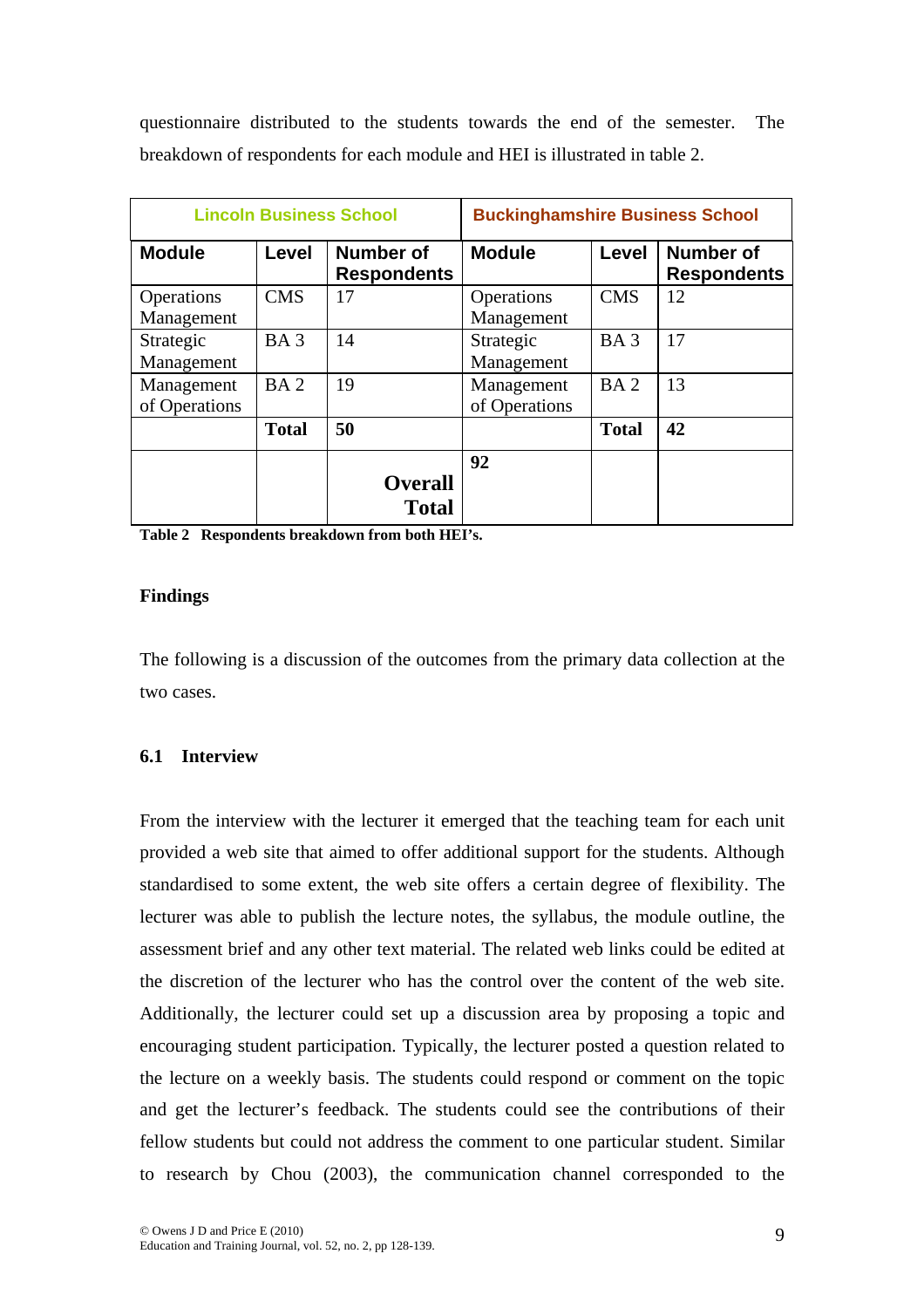interactive of one-to-many model. Each participant was identified through a username and a password.

The discussion with the lecturer allowed for identification of main themes and items that were then included in the questionnaire. For example, ascertaining how often the student accessed the discussion area, if they found it helpful, and if they contributed. The feedback helped to build a picture of the level of interaction between the student and the lecturer using internet-based learning. Once the questionnaire had been drafted, it was reviewed by the lecturer, and the final version administered to students during one of the last sessions in semester one. This is similar to Goodfellow's (2007) thoughts on encouraging links between the two parties involved in the learning process.

#### **Questionnaires**

The following results combine the findings from both LBS and BBS across all levels investigated.

# **Feedback from Certificate in Management Studies (CMS) for the Operations Management module at LBS and BBS.**

These students scored the lowest usage rate of the three groups involved in this research. Only twenty one percent of respondents at LBS and nineteen percent of respondents at BBS log on to the web site at least once a week. Approximately two thirds of the students at the two institutes visit the web site once per month or less, or not more than five times in a semester.

When the students log on they mostly look at the lecturer's questions but only one in four contributes to the discussion. Across both institutes approximately two thirds look at the contributions of other students and use the web links. Less than half use the web based lecture notes and less than a third use other material related to the assessment. This finding is not surprising as it supports the common view (Fry *et al*, 1999; Borstorff and Lowe, 2007), that the student will only take this medium of study more seriously if it is assessed. Hannon and D'Netto (2007) comment that the real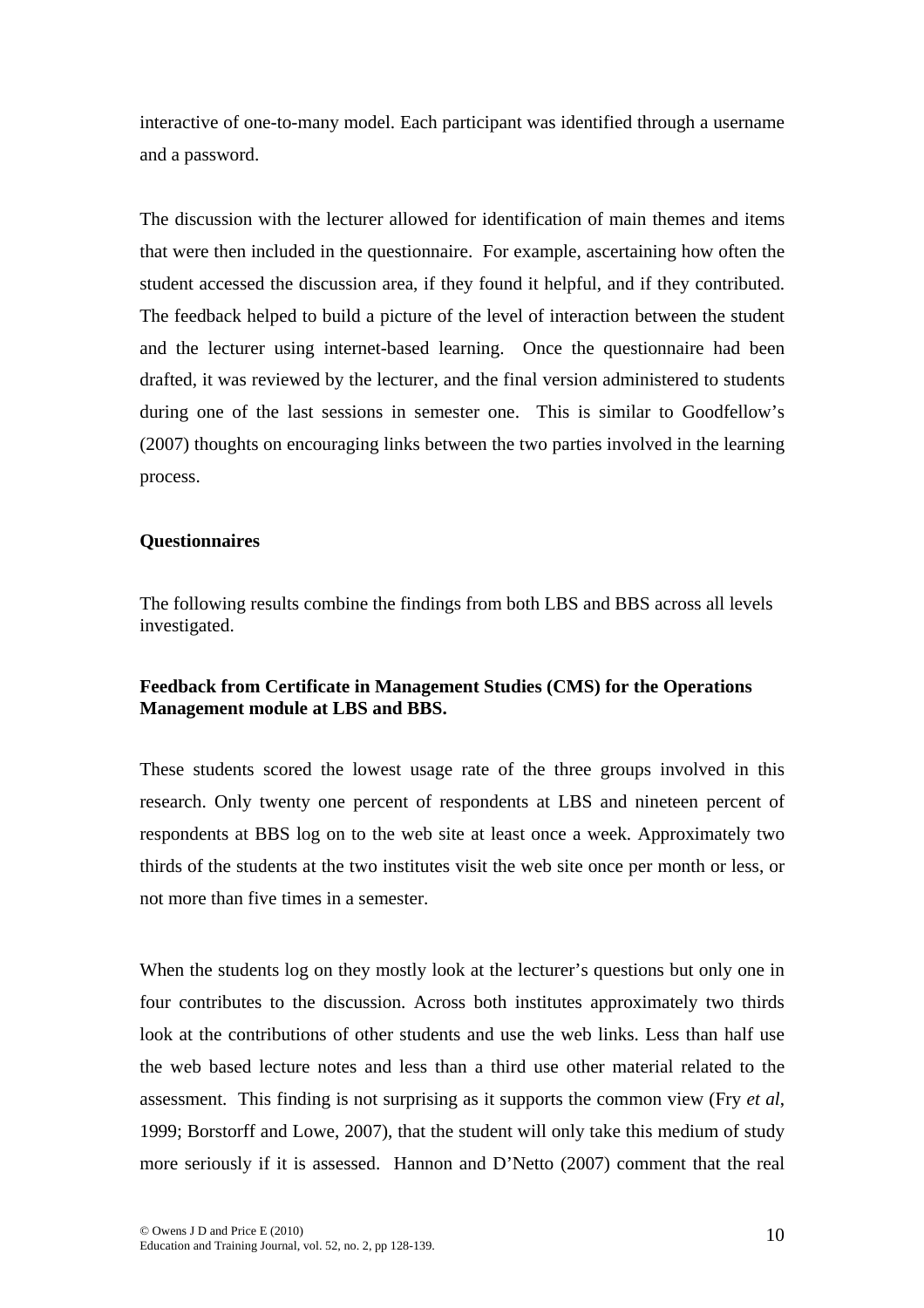potential of learning technologies to improve the student's learning experience depends upon the context of learning and assessment.

At both institutes, the majority of students feel the web site helps their learning, makes it easier to keep up to date with the lectures, offers the opportunity to discuss questions with the lecturer, and ask for clarifications. The use of the website therefore promotes efficiency, effectiveness, ease of use and attractiveness as a mode of learning (Jackson, 1998; Gladstone, 2000; Falconer, 2006, Goodfellow, 2007).

However, a large majority of students at both institutes do not think the web site gives the lecturer a tool to monitor their learning, nor themselves the opportunity to show how much they study. This is supported by both Goodfellow (2005) and Ashraf (2009), who identified this to be a particular constraint. They suggest more development needs to be undertaken with this mode of learning in order to achieve its full potential for both lecturers and students. The implications for students who are technically competent is that the use of web-based interaction may deliver 'concrete' benefits which involves measuring their level of understanding and improvement.

Another common finding from both institutes was that the vast majority would like the web site to contain more assessment/learning-related material. There were differing views on whether web-based activities should be included as part of a broad portfolio of activities, or be subject to formal assessment. Approximately half the students welcome the inclusion of web-based work as part of a broad portfolio, where the work is assessed solely on a pass/fail basis. However, less than a third would like web-based activities to be formally assessed and included as part of the final grade. This is similar to findings from Hannon and D'Netto (2007), who suggest this mode of learning should be part of the student's assessment. Finally, approximately half of the respondents would like the web site to be more enjoyable to use.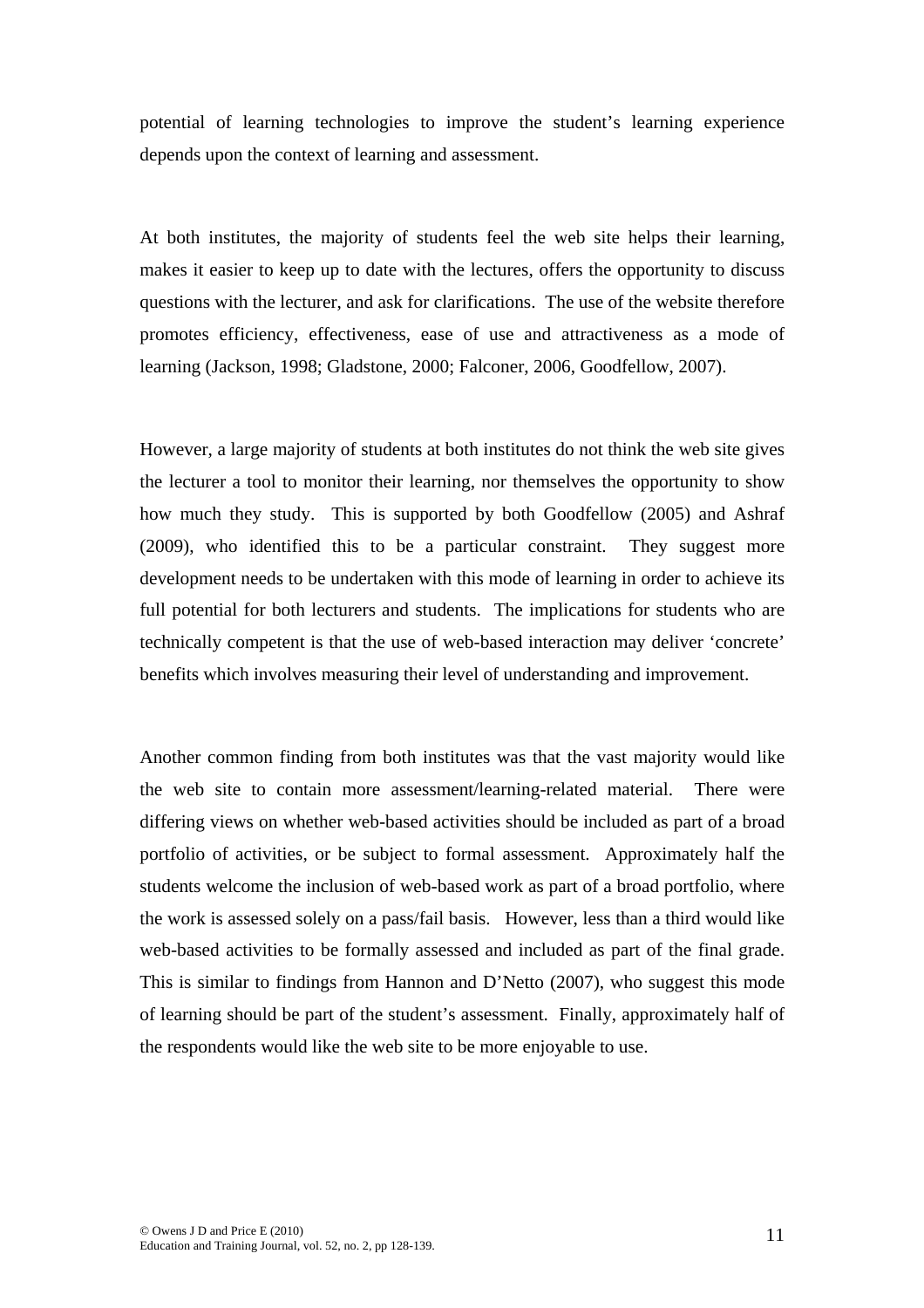#### **Feedback from the BA 3 Strategic Management module at LBS and BBS.**

Almost two thirds of the students at each institute visit the web site at least every other week. They predominantly use the lecture notes, look at the lecturer's questions, and at the contributions from other students. However, only seventeen percent at LBS and fourteen percent at BBS have ever contributed to the discussion on the web site.

Similar to earlier findings with the CMS cohort, the students at both institutes felt that the web site helps their learning; makes it easier to keep up to date with the lectures, offers the opportunity to discuss questions with the lecturer, and to ask for clarifications. Approximately one in four at LBS and one in three at BBS agree that it should be part of the portfolio of activities. However, an interesting finding was that the majority of students studying this module at both institutes agreed that web-based work should not be formally assessed for this module at this level of study. This did not follow earlier trends in this research, nor the literature (Hannon and D'Netto, 2007), where students would prefer to see it as part of their assessment. A possible explanation for this could be that, as this group comprised level three students, they were more aware of the significance of grade at this stage of their degree programme. They perhaps preferred the familiarity and 'concrete benefits' (Student Expectations Study, 2007) of the traditional assessment methods.

The vast majority of students at both institutes were of the opinion that they would use it more often if there was more material related to the module assessment. This finding is similar to previous research (Falconer, 2006, Goodfellow, 2007) whereby relevance to the course and supporting the teaching curriculum.

#### **Feedback from the BA 2 Management of Operations module at LBS and BBS.**

It was both an interesting and common finding at both institutes that almost half (forty nine percent LBS and forty seven percent BBS) of the students use the web site on a weekly basis. This was perhaps an expected finding at level three undergraduate, rather than level two undergraduate because of the maturity of the student towards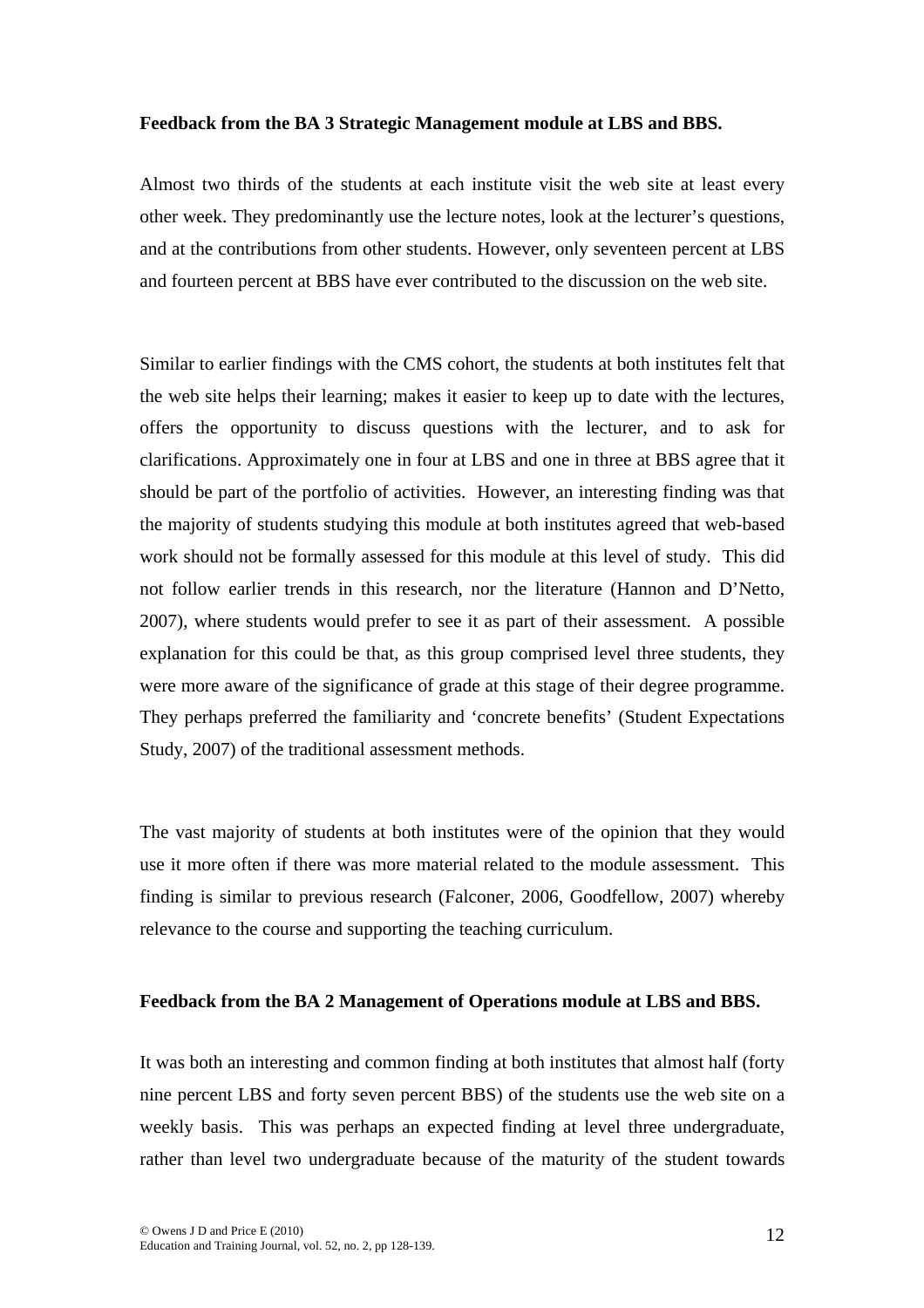learning and, the weighting of the degree programme at the final level in England and Wales.

Similar to the previous two cohorts, these students mostly use the lecture notes; they look at the lecturer's questions and use the web links. Across both institutes, approximately half the respondents think the web site helps their learning and that it makes it easier to keep up to date with the lectures. This is a finding supported by Goodyear and Jones (2003), who identify that there is a clear expectation by students to use IT for teaching and learning. One in three at LBS and one in four at BBS thought that it offered them the opportunity to have discussions with the lecturer, ask questions, to show how much they study, and that it should be part of the portfolio. However, only one in four at both institutes thought it should be assessed.

The students at both institutes were of the opinion they would use the web site more often if it counted towards the final mark, if there was additional learning material and if there was more material related to the assessment. Another common finding was that the lecturer should promote the web site more convincingly during the lectures and seminars. It should also be easier to use and it should be part of the portfolio of activities.

#### **Findings**

The key findings from the survey of students are summarised in Table 3. The ticks indicate where more than half the cohort had used the particular function of the website, or had expressed a preference for how the website had been used.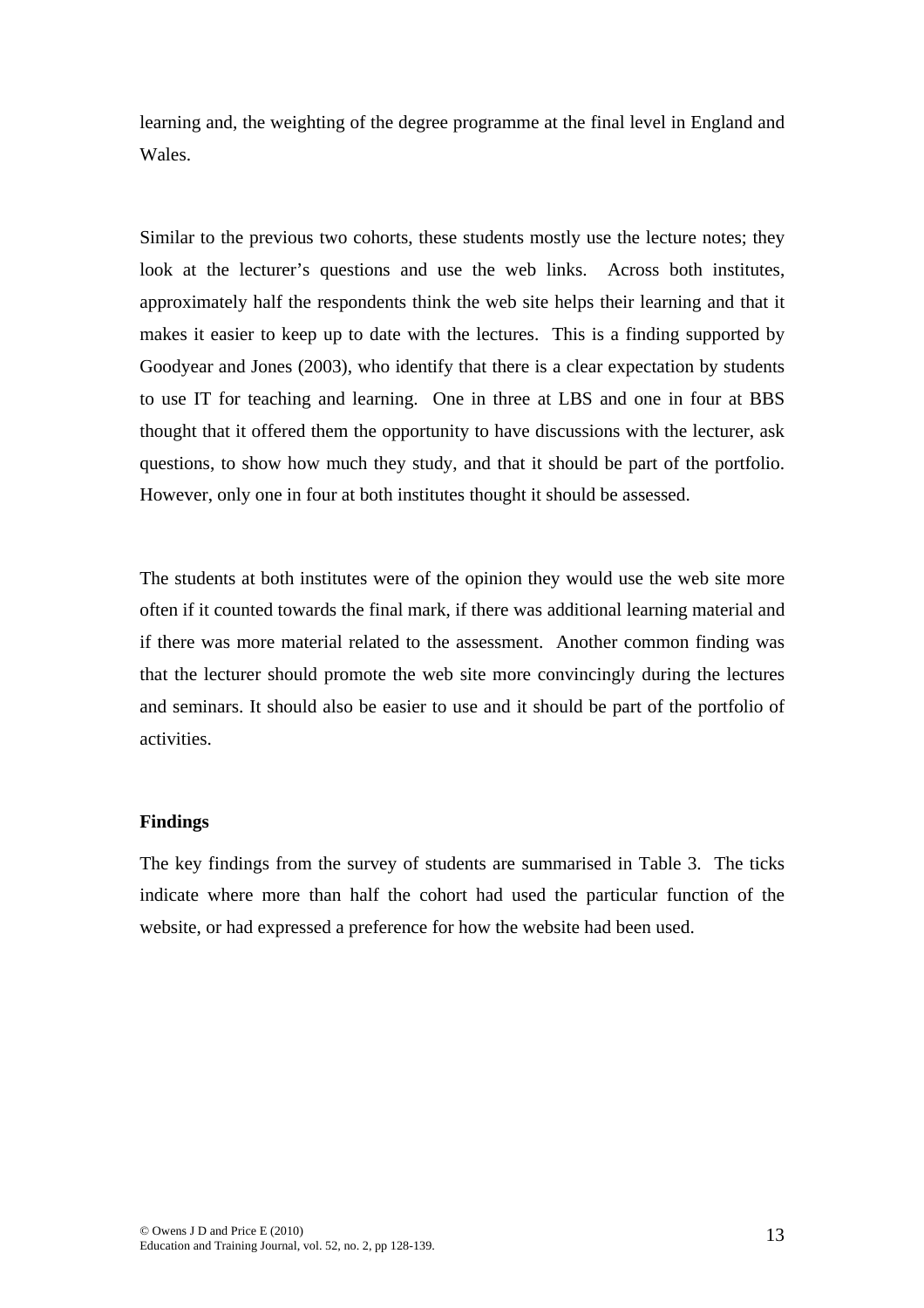|                                           | <b>LBS</b> |              |                 | <b>BBS</b> |              |                 |
|-------------------------------------------|------------|--------------|-----------------|------------|--------------|-----------------|
| <b>Use of Unit Web Site:</b>              |            | BA3          | BA <sub>2</sub> | <b>CMS</b> | BA3          | BA <sub>2</sub> |
| To log on/visit regularly                 | X          |              |                 | X          | ✔            |                 |
| To look at the lecturer's questions       |            |              |                 | √          |              |                 |
| To contribute to the discussion           |            | X            |                 | X          | X            |                 |
| To look at lecture notes                  |            |              |                 | $\times$   | $\checkmark$ |                 |
| To look at web links                      |            |              |                 |            | √            |                 |
| To interact with the lecturer             |            | $\times$     |                 |            | $\times$     |                 |
| To interact with other students           |            | $\times$     |                 |            | X            |                 |
| To look at material related to assessment |            |              |                 |            |              |                 |
| How effective is the Web Site for         |            |              |                 |            |              |                 |
| Monitoring learning?                      | X          |              |                 | X          |              |                 |
| Demonstrating how much students study?    | $\times$   |              |                 | $\times$   |              |                 |
| <b>Should the Web-based activities:</b>   |            |              |                 |            |              |                 |
| Form part of a portfolio of work?         |            | $\mathsf{X}$ |                 |            | X            |                 |
| Form part of formal assessment?           | X          | X            | X               | X          | X            | x               |
|                                           |            |              |                 |            |              |                 |

**Table 3 Thematic Summary of Responses for each Cohort** 

The majority of respondents across both institutes would like to see more teaching material and more material related to their assessment presented on the unit web site. A common theme similar to Hannon and D'Netto's (2007) findings is that they would use the web site more often if it counted towards their final mark. Assessment could consist of a small component of the unit's total marks. For example, there were positive aspects for including the web-based work in the portfolio of activities, and a small minority of students supported making it count toward their final mark. However, students said they would be more likely to undertake work that they would be rewarded for, which suggests that some kind of assessment of web-based activity could promote use of e-learning. Macfayden (2005) claims that this is part of human nature and that the students will not do anything unless they clearly benefit through a contribution to their grade.

Education is on the threshold of being transformed through the application, integration and utilisation of learning technologies in UK HEI's. However, it has been on the threshold for some time now (Laurillard, 2008). Personalisation, flexibility of delivery and inclusion of a wider participation are cited (Laurillard,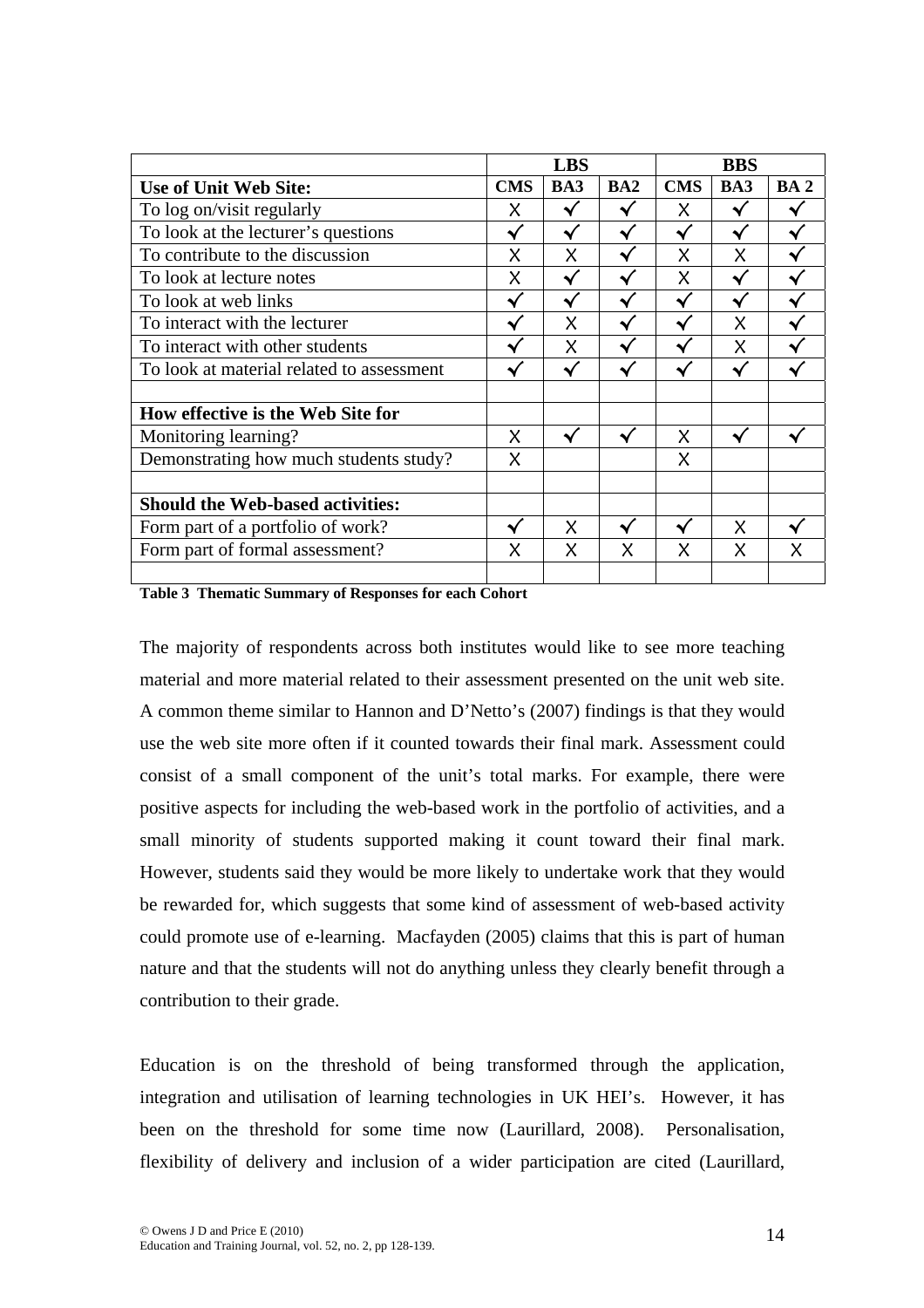2008) as being key ambitions for learning technologies in education. However, perhaps we should not fully enter the route of making HE "*techno friendly*" institutes, because as discussed the current generation want to see the concrete benefits (Student Expectations Study, 2007) of "*click and mortar"* (Ashraf, 2009) learning before they sign up. The contributions of Internet learning should therefore count towards the completion of only part of the module (Goodfellow, 2005).

# **Conclusion**

An encouraging thought (from a traditional perspective) is that, for now, it appears this mode of learning will act only in a supportive capacity to the traditional teaching and learning approach at HEI's. So, in an attempt to address the question, *"Is E-Learning replacing the traditional Lecture?"* the indication from this research is not at the moment. From a wider perspective it is impossible to say but it may not be as far away as we think. Ashraf (2009) claims that, by the end of 2010, more than fifty percent of all courses offered will be a hybrid of face-to-face and online learning and more than eighty percent of students will use mobile technology as a tool for learning.

## References

- Ackoff, R L (1989). From Data to wisdom. Journal of Applied Systems Analysis, Vol. 16, Issue 2.
- Akgun, A E, Lynn, g S and Byrne, C (2003). Organisational learning: a socio-cognitive framework. Human Relations, vol. 56, no. 7, pp 839-868.
- Alexander, S (2002). Designing learning activities for an international on line student body: what have we learned?" Journal of Studies in International Education, vol. 6, no. 2, pp 188-200.
- Ashraf, B (2009). Teaching the Google-eyed YouTube generation. Education and Training Journal, vol. 51, no. 5/6, pp 343-352.
- Biggs, J. (1999). "*Teaching for quality learning at University."*  Buckingham: Open University Press.
- Borstorff, P C and Lowe, K S (2006). E-Learning: Attitudes and Behaviours of End-Users. Proceedings of the Academy of educational Leadership, vol. 11, no. 2, pp 45-49.
- Borstorff, P C and Lowe, K S (2007). Student Perceptions and opinions toward E-Learning in the College Environment. Academy of Educational leadership Journal, vol. 11, no. 2, pp 13-29.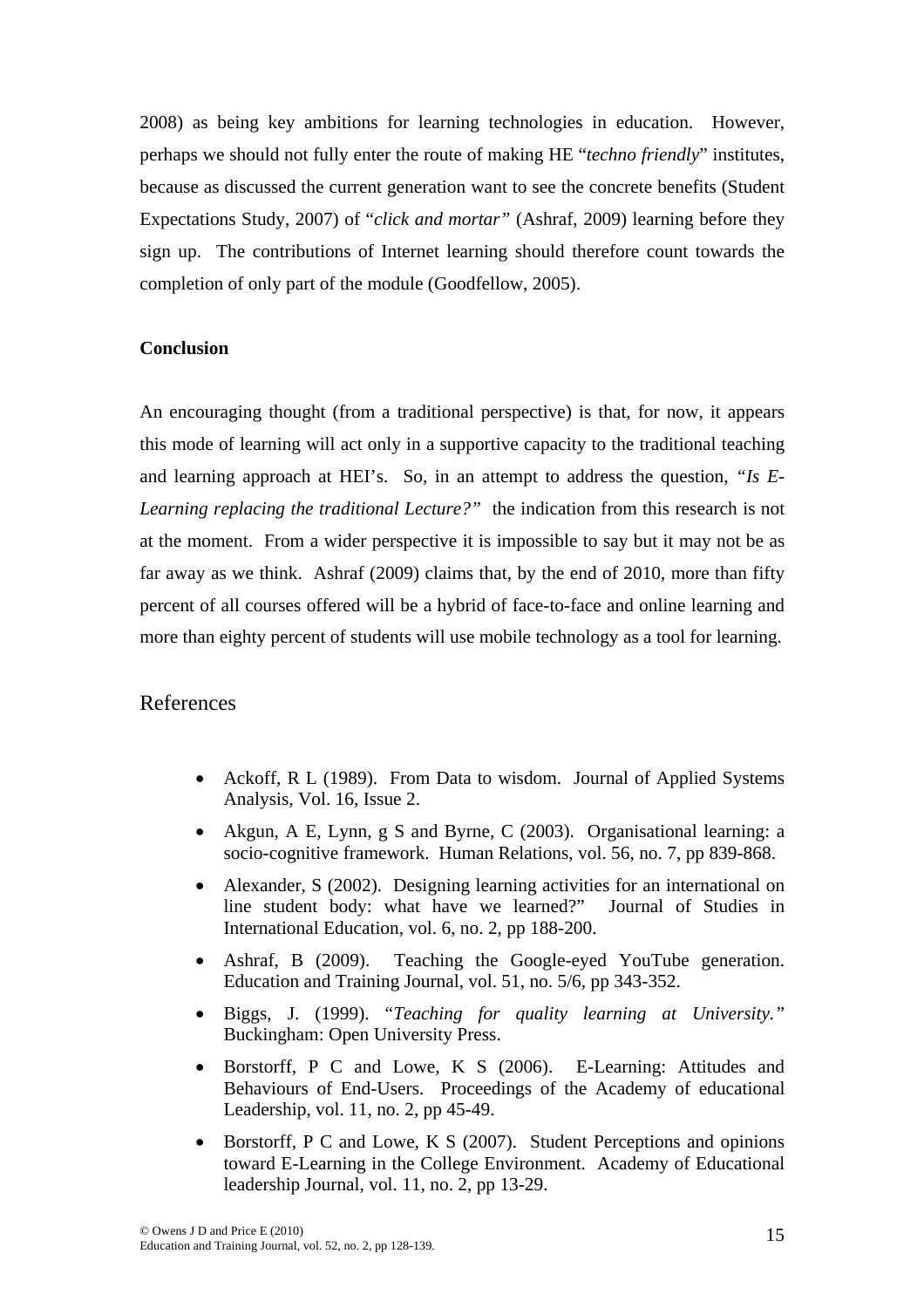- Boyce, M E (2003). Organisational learning is essential to achieving and sustaining change in higher education. Innovative Higher Education, vol. 28, no. 2, pp119-136.
- Chou, S W (2003). Computer systems to facilitating organisational learning: IT and Organisational Context. Expert Systems with Applications, vol. 24, no. 3, pp 2730280.
- Conaway, R N; Easton, S S and Schmidt, W V (2005). Strategies for enhancing student interaction and immediacy in online courses. Business Communication Quarterly, 68, 1, pp23-35.
- Dearing, R (1997). *"Higher Education in the Learning* Society." Report to the national Committee of Inquiry into Higher Education, HMSO, Norwich, UK.
- Elkin G (2005). Visualising the Internationalisation of Universities. International Journal of Educational Management, 19, 4.
- Falconer, L (2006). Organisational learning, tacit information and elearning: a review. The Learning Organisation, 13, 2, pp 140-151.
- Fry, H., Ketteridge, S. and Marshall, S. (1999). "Understanding student learning." in A handbook for teaching and learning in higher education by Fry, H., Ketteridge, S. and Marshall, S. (Eds.), London: Kogan Page.
- Gladstone, B (2000). *"From Know-How to Knowledge."* The Industrial Society, London, UK.
- Goodfellow, R (2004). Key practices in e-learning across the university curriculum. Institute of Educational Technology, Open University. Available at: <http://iet.open.ac.uk/pp/r.goodfellow/rome2004/seminar.htm> (accessed 21st July 2009)
- Goodfellow, R. (2005). Academic Literacies and e-Learning: a critical approach to writing in the online university, *International Journal of Educational Research*, 43,7-8: 481-494
- Goodfellow, R (2007). ["Rethinking Educational Technologies in the Age](http://w3.u-grenoble3.fr/epal/pdf/goodfellow.pdf)  [of Social Media: from 'tools for interaction' to 'sites of practice'.](http://w3.u-grenoble3.fr/epal/pdf/goodfellow.pdf)" Keynote for Echanger Pour Apprendre en Ligne conference, Universite Standhal, Grenoble, June. Available at : [http://iet](http://iet-staff.open.ac.uk/r.goodfellow/Presentations2007.htm)[staff.open.ac.uk/r.goodfellow/Presentations2007.htm](http://iet-staff.open.ac.uk/r.goodfellow/Presentations2007.htm) (accessed 1st July 2009).
- Goodfellow, R. and Lea, M (2007). *Challenging e-Learning in the University – a Literacy Approach*, McGraw Hill/Open University Press, Studies in Research in Higher Education series
- Goodyear, P and Jones, C (2003). Implicit theories of learning and change: their role in the development of e-learning environments in higher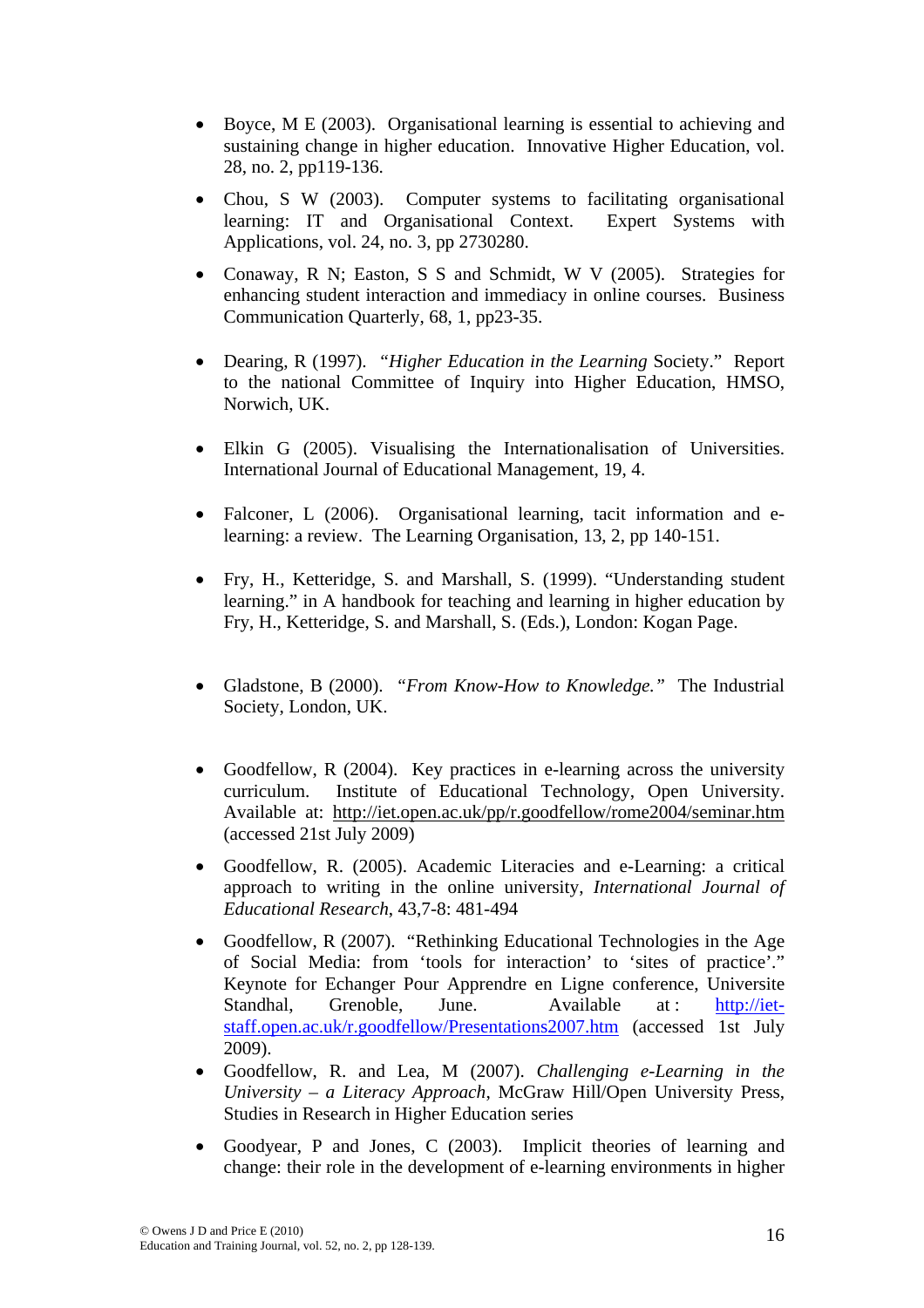education." In Naidu, S (Ed.), Learning and Teaching with Technology: Principles and Practice, Routledge Farmer, London and New York, NY, pp 29-41.

- Gosper, M; Green, D; McNeill, M; Phillips, R; Preston, G and Woo, K (2008). The impact of web-based lecture technologies on current and future practices in learning and teaching. Available at: [www.cpd.mq.edu.au/teaching/wblt/research/report.html](http://www.cpd.mq.edu.au/teaching/wblt/research/report.html) (accessed 12th December 2009).
- Hamilton, B A and Scandura, T A (2003). Implications for organisational learning and development in a wired world. Organisational Dynamics, 31, 4, pp 388-402.
- Hannon, J and D'Netto, B (2007). Cultural diversity online: student engagement with learning technologies. International Journal of Educational Management, 21, 5 pp 418-432.
- Institute of Teaching and Learning in Higher Education Conference (2003). University of Central England January.
- Jackson, B. (1998). "Evaluation of learning technology implementation", in *Evaluation studies*, N. Mogey (Ed.), pp. 22-25, Learning technology dissemination initiative, Edinburgh.
- Kalkota, R & Whinston, A B (1996). *"Frontiers of Electronic Commerce."* Addison Wesley.
- Lanham, E and Zhou, A W (2003). Cultural Issues in online learning  $-$  is blended learning a possible solution? International Journal of Computer Processing of Oriental Languages, vol. 16, no. 4, pp 275-92.
- Laurillard, D (2005). Rethinking University Teaching: A Conversational Framework for the effective use of learning technologies. Routledge Falmer, London, UK.
- Laurillard, D (2008). Digital Technologies and their role in achieving our ambitions for education. Institute of Education, University of London, UK.
- Lissenburgh, S (1999). *"Knowledge Links."* New Economy, Vol. 6, Issue 1.
- Macfadyen, L P (2005). The culture(s) of cyberspace. In Ghaoui , C (ed), Encyclopaedia of Human-Computer Interaction, The Idea Group Inc., Hershey, PA, pp 143-149.
- Owens, J (2002). *"E-Quality: A Knowledge Management (KM) based framework for E-Business-Learning (EBL) at Higher Educational Business Institutes (HEBI).* Manufacturing Engineering Journal, Vol. 84, Issue 3.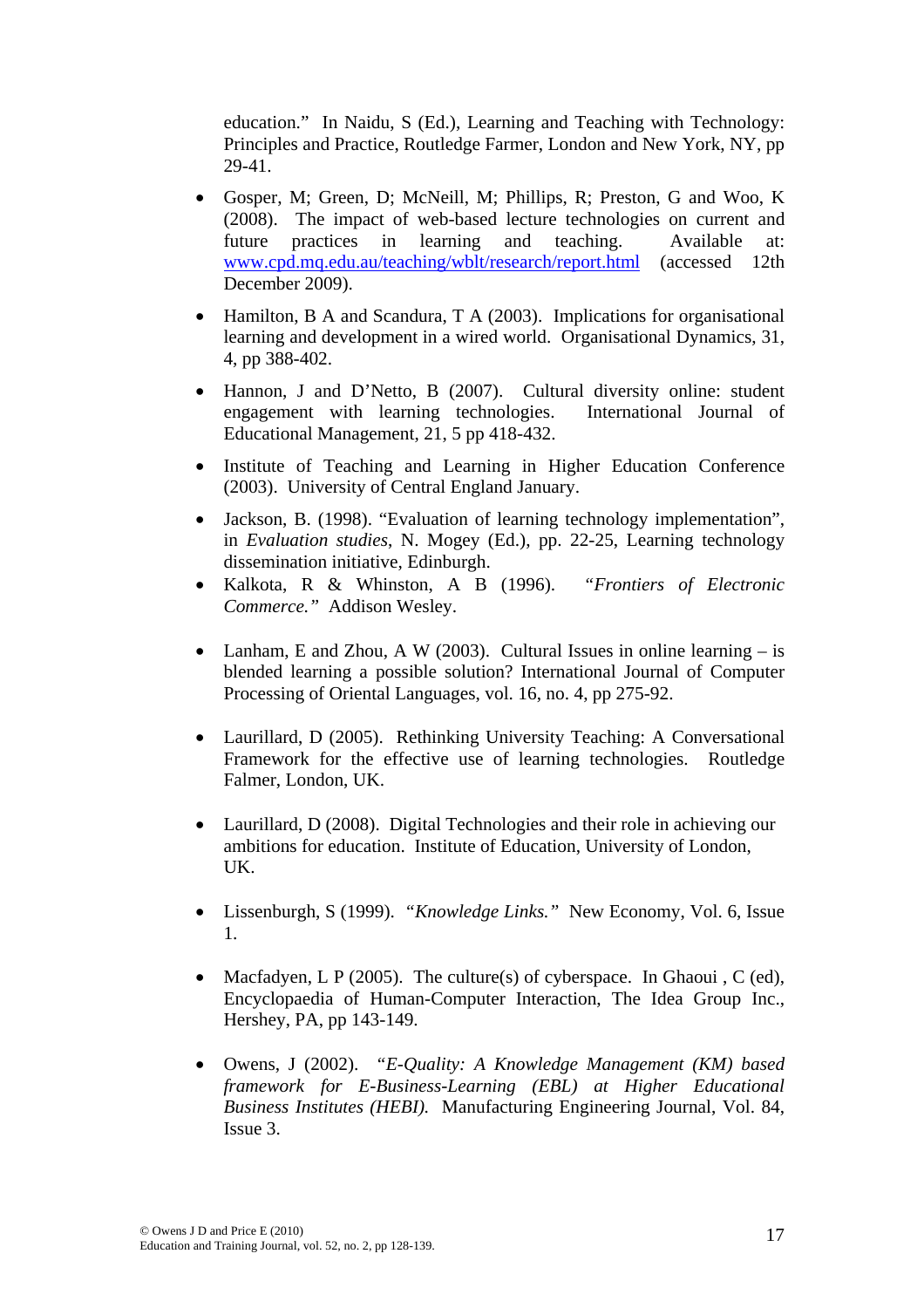- Owens, J D and McManus, J (2004). "E-Business: Knowledge transfer from higher educational institutions to industry." International Conference on Intellectual Capital, Knowledge Management and Organisational Learning, University of Toronto, Toronto, Canada, 29-30 October.
- Owens, J D (2006). "Electronic Business: A business model can make the difference." The Management Services Journal, Vol. 50, Issues 1, pp 24- 29.
- Owens, J D and Floyd, D (2007). "E-Learning as a tool for Knowledge Transfer through traditional and independent study at two UK Higher Educational Institutes: A Case Study." E-Learning Journal, Vol. 4, no.2.
- Oxford Internet Survey (2005). Oxford Internet Survey 2005 by Oxford Internet Institute (OII). [www.oii.ox.ac.uk](http://www.oii.ox.ac.uk/)
- Reeder, K; Macfadyen, L P; Chase, M and Roche, J (2004). Negotiating culture in cyberspace: participation pattern and probelmatics." Language learning and Technology, vol.8, no. 2, pp88-105.
- Roberts, G (2004). Teaching using the Web: conceptions and approaches from a phenomenographic perspective." Advances in research in networked Learning. Kluwer Academic Publishers, Boston, MA, USA.
- Sims, R and Jones, D (2002). Continuous improvement through shared understanding: reconceptualising instructional design for online learning. Ascilite Conference 2002, Auckland, New Zealand, 8-11 December. Available at:  $\overline{a}$  at:  $\overline{a}$  at:  $\overline{a}$  at:  $\overline{a}$  at:  $\overline{a}$ <http://ascilite.org.au/conferences/auckland02/proceedingds/papers/162.pdf>  $\frac{1}{2}$  (accessed 15<sup>th</sup> June 2009).
- Student Expectations Study (2007). Key findings from online research and discussion evenings held in June 2007 for the Joint Information Systems Committee. Available at: [www.jisc.ac.uk/media/documents/publications/studentexpectations.pdf](http://www.jisc.ac.uk/media/documents/publications/studentexpectations.pdf)  $\sqrt{\text{(accessed December 12}^{\text{th}} 2009)}$
- Turban, E, Lee, J, King, D & Chung, H M (2000). *"Electronic Commerce: A managerial Perspective."* Prentice-Hall, London, UK.
- Wang, C L and Ahmed, P K (2003). Organisational learning: a critical review. The Learning Organisation, 10, 1, pp 8-17.
- Weller, M (2004). Models of large scale e-learning. JALN, vol. 8, no. 4.